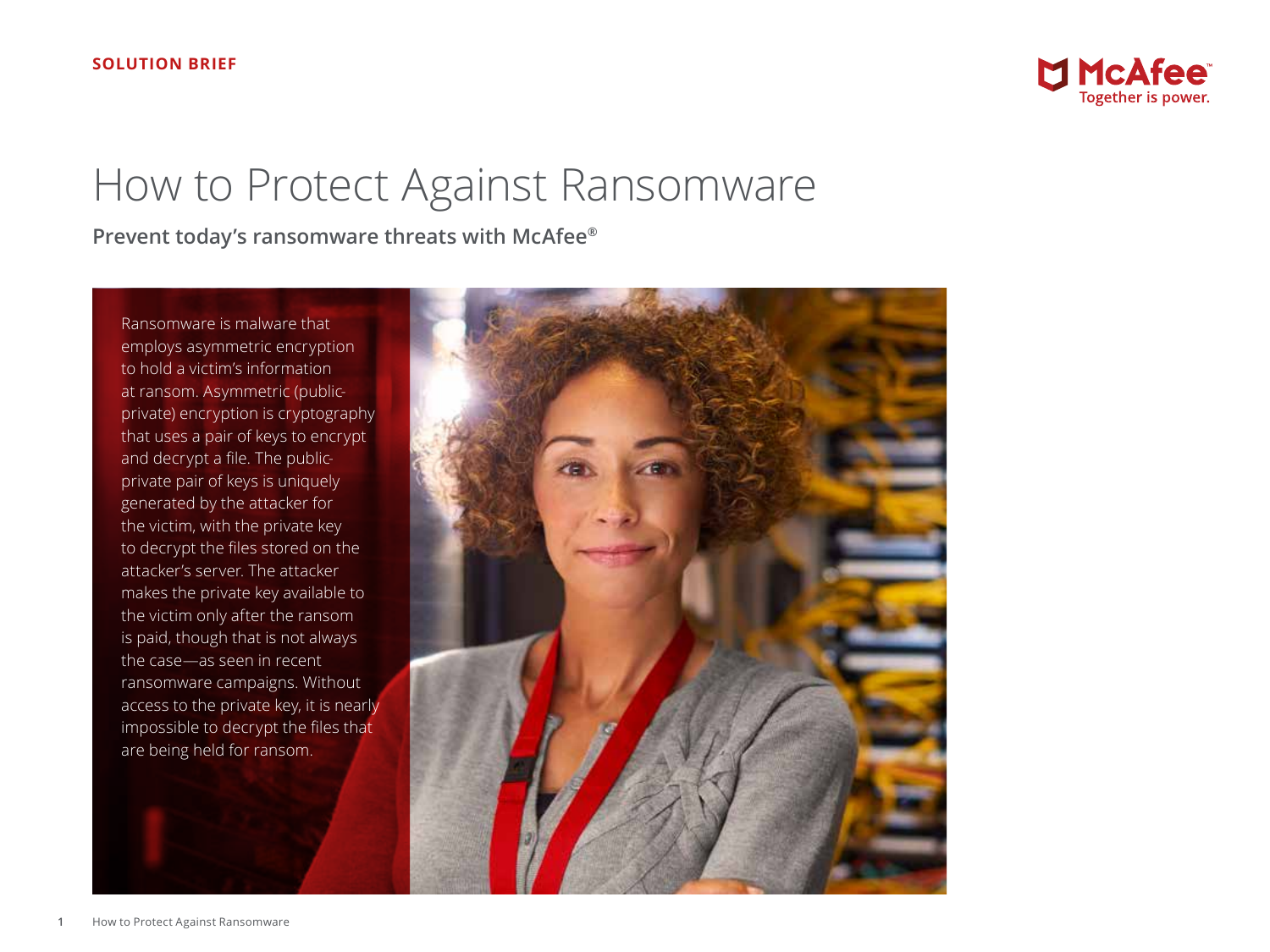#### **SOLUTION BRIEF**

Many variations of ransomware exist. Often the ransomware (and other malware) is distributed using email spam campaigns, or through targeted attacks. McAfee® products leverage a number of technologies that help prevent ransomware. The following McAfee products and associated configurations are designed to stop many types of ransomware.

# **McAfee VirusScan® Enterprise 8.8 or McAfee Endpoint Security 10**

- Keep .DAT files up to date.
- Ensure that McAfee Global Threat Intelligence (McAfee GTI) is in use; it contains more than 8 million unique ransomware signatures.
- Develop Access Protection rules to stop installation of ransomware payloads: Refer to Access Protection Rules Knowledge Base Articles: **[KB81095](https://kc.mcafee.com/corporate/index?page=content&id=KB81095)** and **[KB54812](https://kc.mcafee.com/corporate/index?page=content&id=KB54812)**.

## **McAfee Host Intrusion Prevention**

- **[View video](https://community.mcafee.com/videos/1859)** on how to configure McAfee Host Intrusion Prevention to prevent CryptoLocker payload.
- Enable McAfee Host Intrusion Prevention Signature 3894, Access Protection—Prevent svchost.exe executing non-Windows executables.
- Enable McAfee Host Intrusion Prevention signatures 6010 and 6011 to block injections immediately.

### **McAfee Host Intrusion Prevention Rules**

McAfee Host Intrusion Prevention supports the monitoring of file create, read, write, execute, delete, rename, attribute modification, and hard-link creation. Define which file path/type you want or don't want to alert on and any executables you want to include (known bad sources) or exclude (known creators of false positives). This rule has the potential of being intrusive, so consider using the rule in informational/log mode for a trial period. Note that file protection rules require establishing your trusted applications database.

Rule: Cryptolocker—block EXE in AppData Rule type: files Operations: create, execute, write Parameters:

- Include: Files: \*\*\AppData\\*.exe
- Include: Files: \*\*\AppData\Local\\*.exe
- Include: Files: \*\*\AppData\Roaming\\*.exe

Executables: Include \*.\*

Note that the following example has omitted many file extensions due to space constraints. Be sure to check all applicable file extensions for your applications.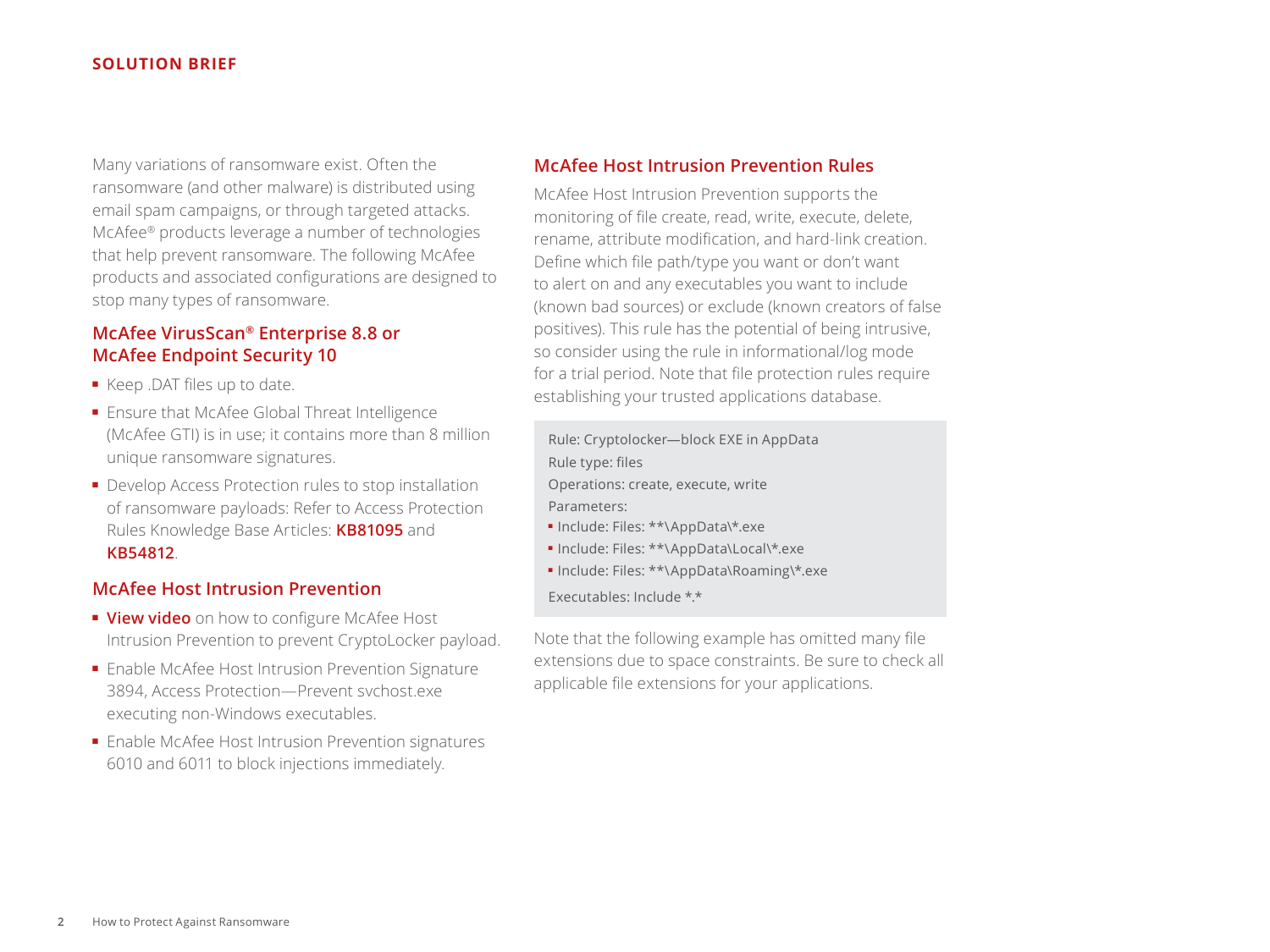#### **SOLUTION BRIEF**

Rule {

tag "Blocking a Non-Trusted program attempt to write to protected data file extensions"

| <b>Class Files</b> |
|--------------------|
|                    |

Id 4001

```
level 4
```
files {Include "\*\\\*.3DS" "\*\\\*.7Z" "\*\\\*.AB4" "\*\\\*.AC2" "\*\\\*.ACCDB" "\*\\\*.ACCDE" "\*\\\*.ACCDR" "\*\\\*\*.ACCDT" "\*\\\*.ACR" "\*\\\*.ADB" "\*\\\*.AI" "\*\\\*.AIT" "\*\\\*.al" "\*\\\*.APJ" "\*\\\*.ARW" "\*\\\*.ASM" "\*\\\*.ASP" "\*\\\*.BACKUP" "\*\\\*. BAK" "\*\\\*.BDB" "\*\\\*.BGT" "\*\\\*.BIK" "\*\\\*.BKP" "\*\\\*. BLEND" "\*\\\*.BPW" "\*\\\*.C" "\*\\\*.CDF" "\*\\\*. CDR" "\*\\\*. CDX" "\*\\\*.CE1" "\*\\\*.CE2" "\*\\\*.CER" "\*\\\*.CFP" "\*\\\*.SRF" "\*\\\*.SRW" "\*\\\*.ST4" "\*\\\*.ST5" "\*\\\*.ST6" "\*\\\*.ST7" "\*\\\*. ST8" "\*\\\*.STC" "\*\\\*.STD" "\*\\\*. STI" "\*\\\*.STW" "\*\\\*.STX" "\*\\\*.SXC" "\*\\\*.SXD" "\*\\\*.SXG" "\*\\\*.SXI" "\*\\\*.SXM" "\*\\\*. SXW" "\*\\\*.TXT" "\*\\\*.WB2" "\*\\\*.X3F" "\*\\\*.XLA" "\*\\\*. XLAM" "\*\\\*.XLL" "\*\\\*. XLM" "\*\\\*.XLS" "\*\\\*.XLSB" "\*\\\*. XLSM" "\*\\\*.XLSX" "\*\\\*.XLT" "\*\\\*.XLTM" "\*\\\*. XLTX" "\*\\\*. XLW" "\*\\\*.XML" "\*\\\*.ZIP"} Executable {Include "\*"} user\_name{Include "\*"} directives files:writefiles:renamefiles:delete

}

■ Access Protection rules: You can also use Access Protection rules to reinforce the Host Intrusion Prevention rule using the flexible wildcard usage: \*\*\Users\\*\*\AppData\\*\*\\*.exe

Note: With newer versions of SYSCore supplied by updated versions of McAfee VirusScan® Enterprise, McAfee Agent, McAfee Host Intrusion Prevention, and McAfee Data Loss Prevention, the \*\* no longer functions at the beginning of the "File or folder name to block" field. With newer versions, you need to use the following format:

C:\\*\*\AppData\\*\*.exe

This is designed to block any random .exe at the root and any subdirectory of a folder named AppData anywhere on the C: drive.

The possible iterations of a rule of this type are almost unlimited, so please carefully consider all aspects of the rule. You may want to consider all aspects of the rule, all possible entries for its intended function, and also how to configure the rules as a whole (example follows):

Process to include: \*

Process to exclude: Leave blank File or folder name to block: <path or directory> File actions to prevent: Whatever actions you want (recommend that you start with less aggressive actions to minimize possible damage to endpoint)

# **McAfee SiteAdvisor® Enterprise or Endpoint Security Web Protection**

■ Use website reputations to prevent or warn users of websites where ransomware is distributed.

**McAfee Threat Intelligence Exchange and**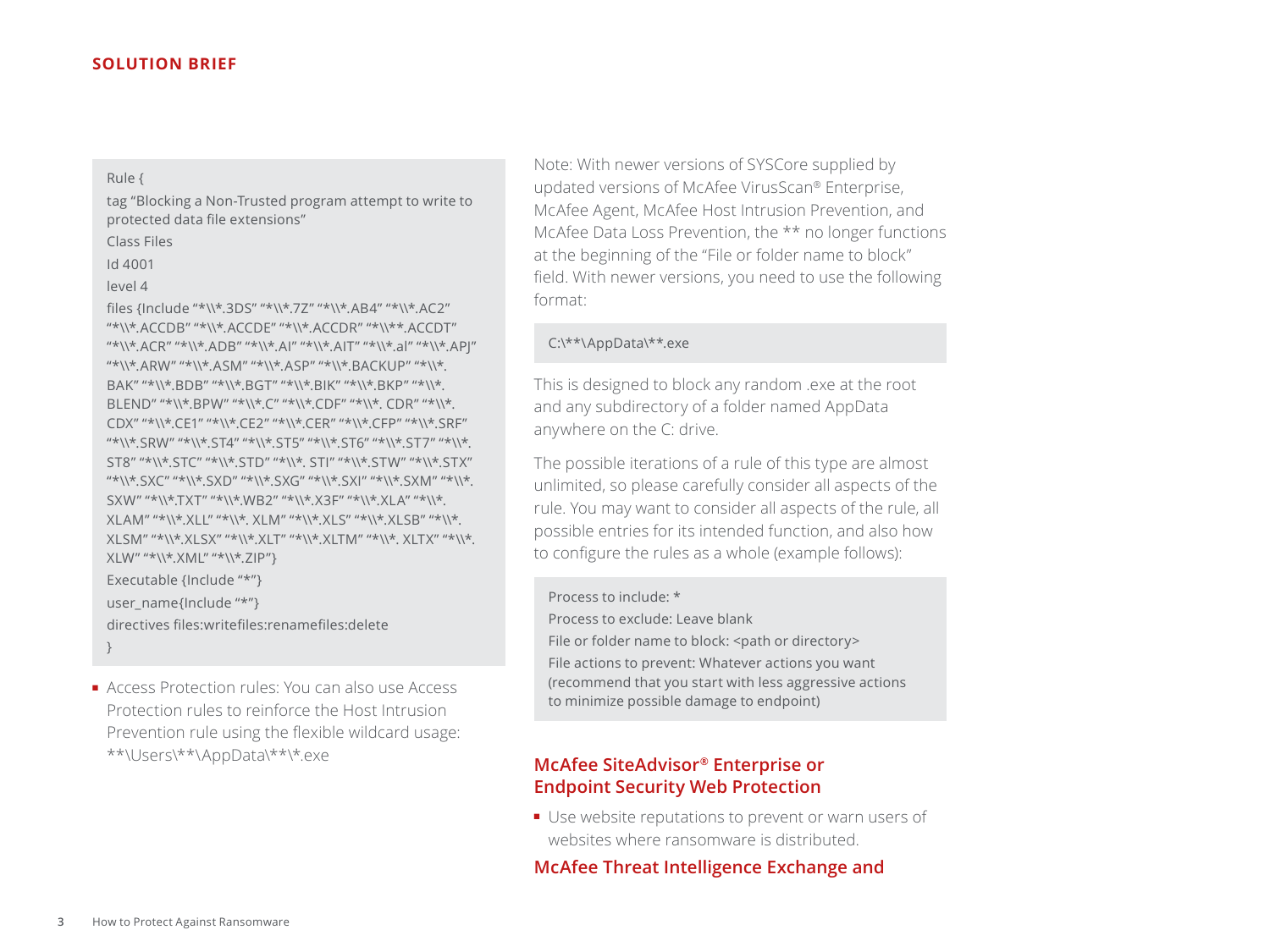#### **SOLUTION BRIEF**

# **McAfee Advanced Threat Defense**

- McAfee Threat Intelligence Exchange policy configuration:
	- − Start with observation mode—As endpoints are discovered with suspected processes, use system tags to apply McAfee Threat Intelligence Exchange enforcement policies.
	- − Clean at: Known malicious.
	- − Block at: Most likely malicious (blocking at unknown would provide better protection but may also add initial administrative workload).
	- − Submit files to McAfee Advanced Threat Defense at unknown and below.
	- − McAfee Threat Intelligence Exchange Server policy: Accept McAfee Advanced Threat Defense reputations for files not yet seen by McAfee Threat Intelligence Exchange.
- McAfee Threat Intelligence Exchange manual Intervention:
	- − File reputation enforcement (subject to operation mode)—Most likely malicious—Clean/delete.
	- − Might be malicious—Block.
- Enterprise (organizational) reputation can override McAfee GTI:
	- − You can choose to block an undesired process, for example, an unsupported or vulnerable application.
	- − Mark file as might be malicious.
- Or you can choose to allow an undesired process for testing:
	- − Mark file as might be trusted.

### **McAfee Advanced Threat Protection**

- In-box detection capabilities:
- − Signature-based detection—Signatures maintained by McAfee Labs include more than 8 million ransomware signatures, including CTB-Locker, CryptoWall, and its variants.
- − Reputation-based detection—McAfee GTI.
- − Real-time static analysis and emulation—Used for signature-less detection.
- − Custom YARA rules.
- − Full static-code analysis—Reverse engineers file code to assess attributes and function sets and fully analyze source code without execution.
- − Dynamic sandbox analysis.
- Create analyzer profiles where ransomware is likely to run:
	- − Common OS, Microsoft Windows 7, 8, XP.
	- − Install Windows applications (Word, Excel), and enable macros.
- Provide analyzer profile Internet access:
	- − Many samples run a script from a Microsoft document that makes an outbound connection and activates the malware. Providing an analyzer profiles internet connection and increases detection rates.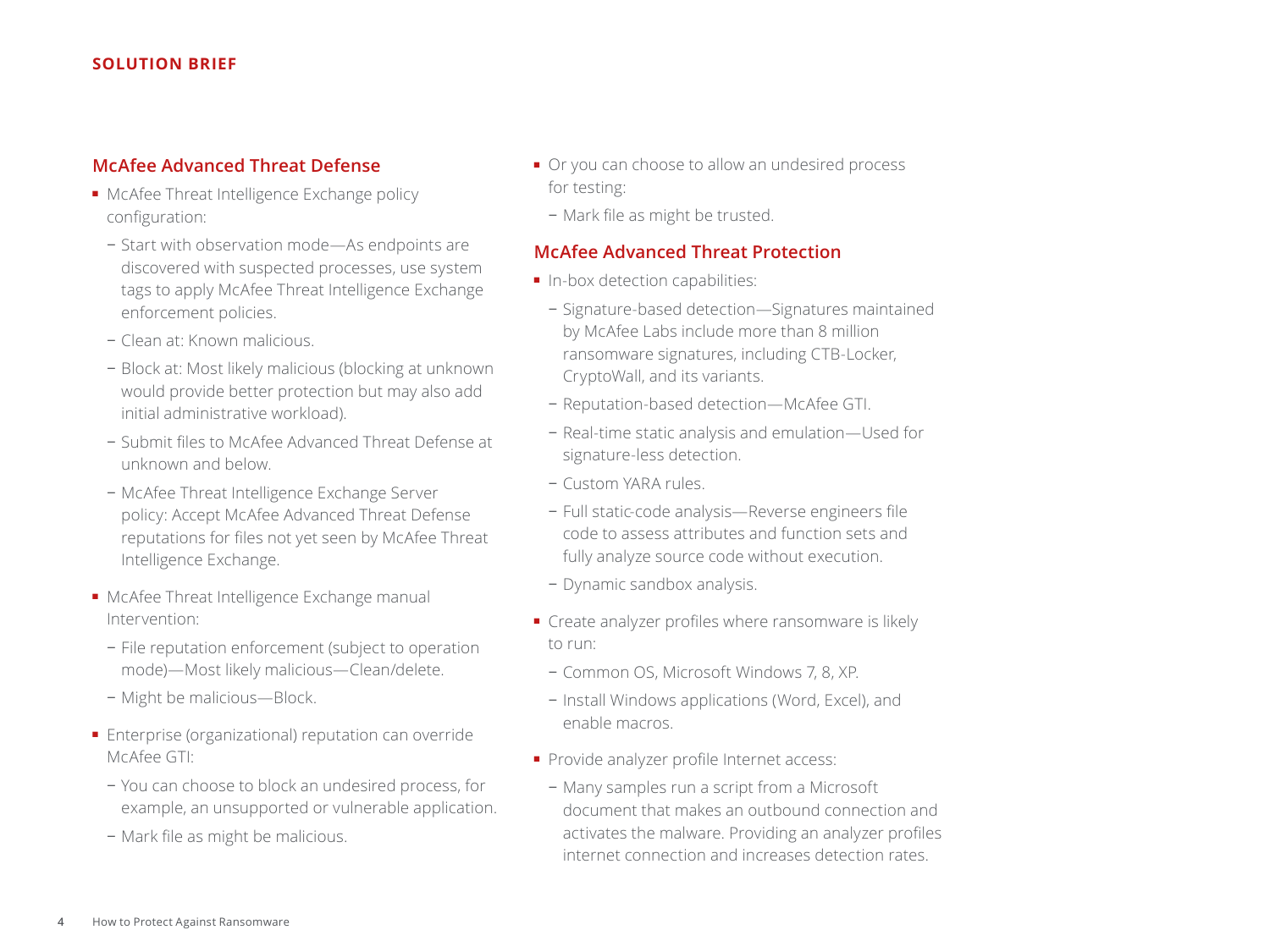# **McAfee Network Security Platform**

- Microsoft Network Security Platform has signatures in its default policies to detect the following:
	- − Verify you have signature id=0x4880f900 (specific to ransomware).
	- − Microsoft Network Security Platform also has signatures to identify TOR, which may be used to transfer files associated with malware.
- Integration with McAfee Advanced Threat Defense for new variants of attacks:
	- − Configure McAfee Advanced Threat Defense integration in advanced malware policy.
	- − Configure McAfee Network Security Platform to send .exe, Microsoft Office files, Java Archive, and PDF files to McAfee Advanced Threat Protection for inspection.
	- − Verify McAfee Advanced Threat Protection configuration is applied at the sensor level.
- Update callback detection rules (botnet).

# **McAfee Web Gateway**

- Enable McAfee Gateway Anti-Malware inspection.
- Enable McAfee GTI for URL and file reputation.
- Integration with McAfee Advanced Threat Defense for sandboxing and zero-day detection.

# **VirusTotal Convicter: Automated Intervention**

- **[Convicter is a Python](https://community.mcafee.com/message/368038)** script triggered by the McAfee ePolicy Orchestrator® (McAfee ePO™) software automated response system to cross-reference a file generating a McAfee Threat Intelligence Exchange threat event with VirusTotal.
- Note that you could alter the script to reference other threat intelligence exchanges, **[such as GetSusp](http://www.mcafee.com/us/downloads/free-tools/getsusp.aspx)**.
- If the threshold for trusting the community is met, the script will automatically set the enterprise reputation.
- Suggested conviction threshold: 30% of vendors and two majors must agree.
- Filter: Target File Name Does Not Contain: McAfeeTestSample.exe.
- This is a free, community supported tool (not supported by McAfee).

# **McAfee Active Response**

McAfee Active Response finds and responds to advanced threats. When used in association with threat feeds such as McAfee GTI, Dell SecureWorks, or ThreatConnect, new threats—including ransomware can be searched for and eliminated before they have a chance to spread.

- Custom collectors allow you to build specific tools to find and identify indicators of compromise associated with ransomware.
- Triggers and reactions are built by the user to define actions when specific conditions are met. For example, when hashes or file names are found, a delete action can be automatically taken.